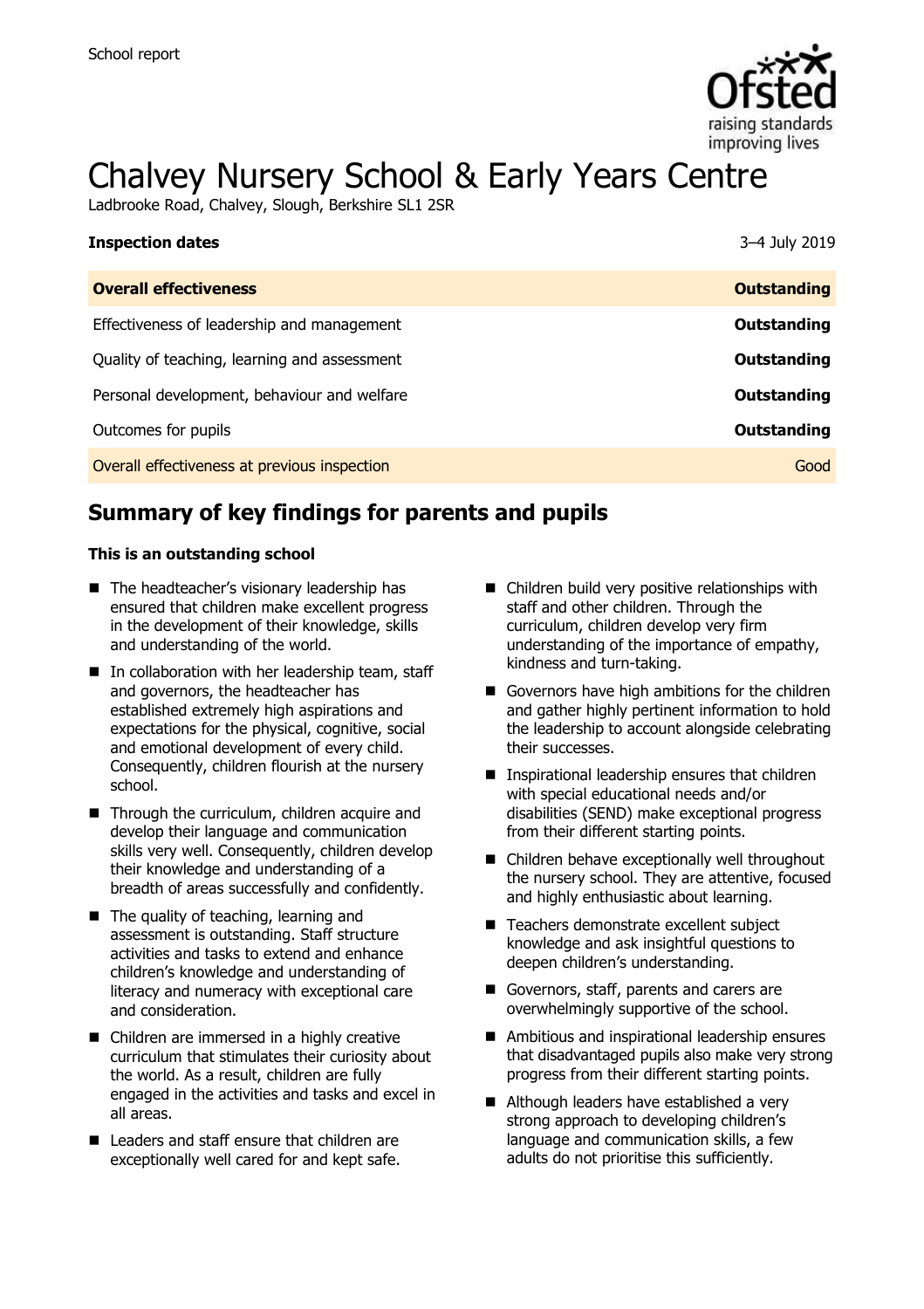

# **Full report**

### **What does the school need to do to improve further?**

 Ensure that all adults take all opportunities to extend children's language and communication skills.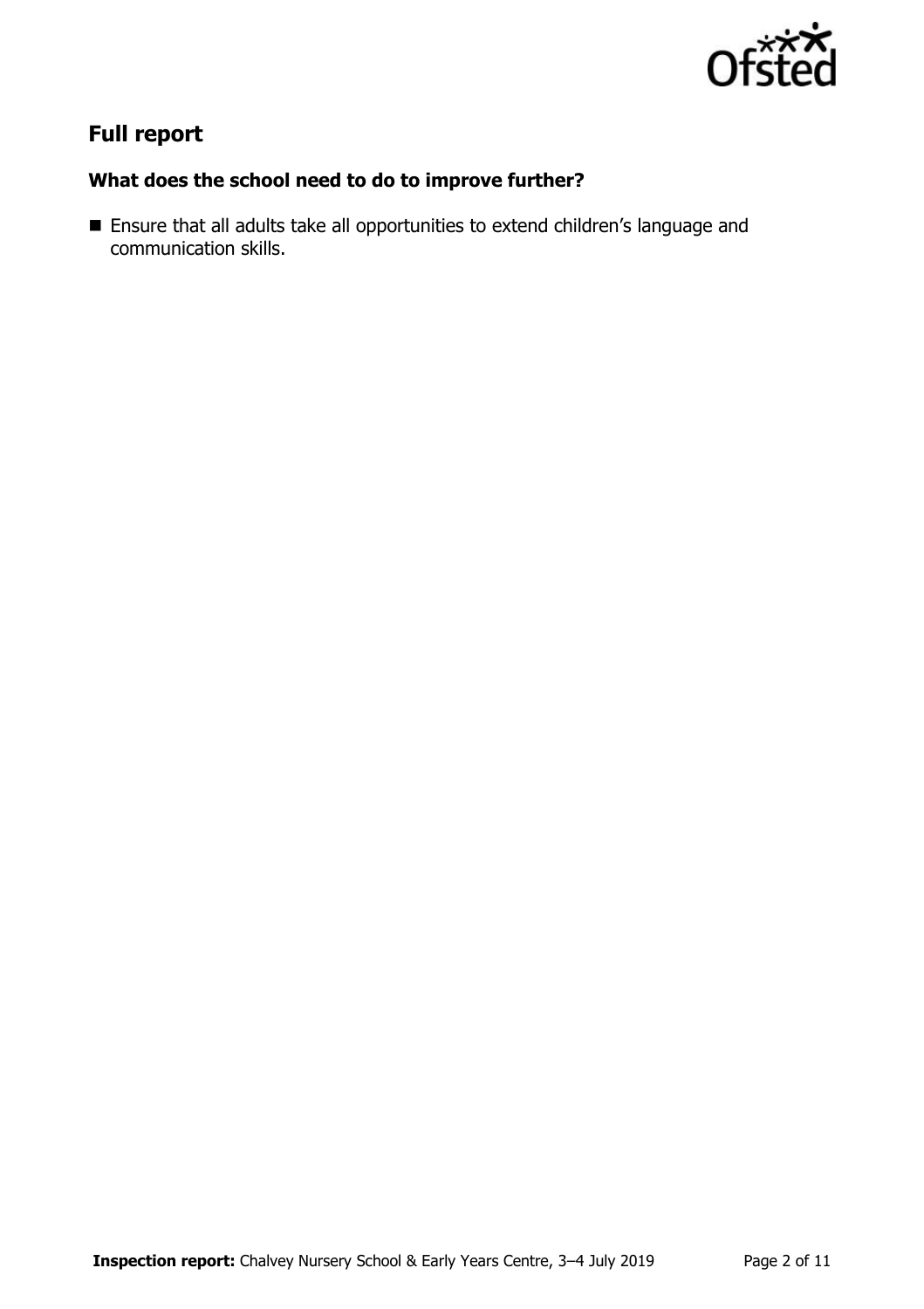

# **Inspection judgements**

### **Effectiveness of leadership and management Cultum Outstanding**

- The headteacher, ably supported by her deputy headteacher and leadership team, has established a nursery school with extremely high expectations and aspirations for every child. Leaders are relentless in their quest to ensure that every child develops the skills, knowledge and understanding required for the next step in their education. Consequently, the education at the nursery school is of the highest quality and children make exceptional progress.
- Leaders have high ambitions for the academic, physical, social and emotional success of all children. They continually work hard to improve the provision through monitoring and reviewing the impact of different approaches to children's progress. For example, leaders identified that children's mathematical understanding was not as strong as other areas and made highly effective revisions to activities and tasks. Consequently, children now make stronger progress in their understanding and knowledge of mathematics.
- Through accurate identification of areas for improvement, leaders implement highquality training and monitor the impact closely. For example, leaders identified the need to deepen children's understanding through different forms of questioning. Consequently, teachers use questioning very effectively to strengthen children's knowledge and understanding.
- Leaders use their high-quality assessment systems to track, monitor and review children's progress in every area of the curriculum. Leaders are thus able to embed highly effective, tailored approaches to extend children's understanding, knowledge and skills in all areas.
- The curriculum is outstanding. Leaders have structured tasks and activities to promote children's independent thinking, curiosity and creativity. Children are immersed in magical worlds in which they explore their own creative interpretations of the world. For example, the inspector observed children re-enacting the story of 'Little Red Riding Hood', drawing on their own personal, creative interpretations of the dilemmas facing Red Riding Hood, the wolf and her grandmother.
- Leaders have ensured that each day is exceptionally well structured, enabling children to develop early reading skills through activities that make links between sounds and words, listening to stories, reciting rhymes and narrating tales to each other. In addition, leaders have ensured that children develop very strong physical coordination, and mathematical and scientific understanding.
- Leaders ensure that the needs and interests of children are addressed through the curriculum very effectively. Consequently, there is no difference in the achievements of disadvantaged children and non-disadvantaged children.
- Leaders have extremely high expectations for the progress of children with SEND. Through highly effective, bespoke support, children with SEND make exceptional progress. Leaders have established a highly inclusive nursery school where children with different starting points interact happily and enthusiastically. Children with SEND are able to access the curriculum with great confidence and success.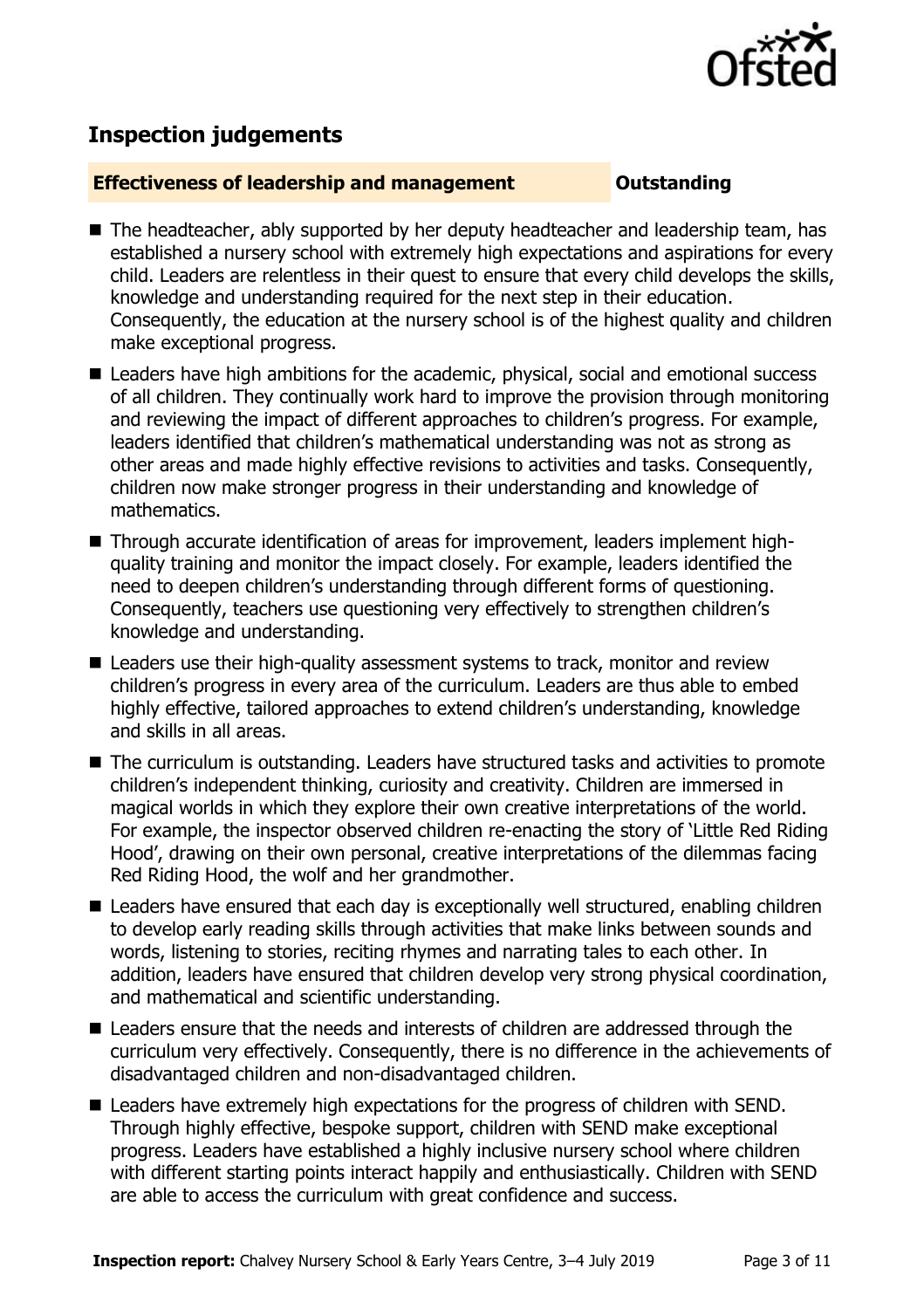

- Leaders have ensured that children looked after receive an exceptionally high level of care and support to meet both their needs and interests. Consequently, children looked after make significant progress. A local authority representative was effusive in her praise of the school, stating, 'What they do for children looked after is what they do for every child in the school.'
- Leaders liaise closely with the other maintained nursery schools in Slough to ensure the accuracy of their assessments of children. Leaders ensure that teachers, key workers and teaching assistants work well together to accurately assess children's work.
- Children's spiritual, moral, social and cultural development is threaded throughout the curriculum. For example, children are encouraged to use 'kind hands' with each other. Children also learn about different religious and cultural traditions such as Eid, Shrove Tuesday and Easter. In addition, children gain strong understanding of the natural world and the importance of care for animals through the visits of farm animals and exotic animals to the nursery school.
- Parents' responses to the Ofsted questionnaire, Parent View, and discussions with the inspector demonstrate their unanimous appreciation of the high quality of care and support that the school provides for their children. One parent's comment concurred with that of others: 'It's absolutely amazing. The staff are excellent.'
- $\blacksquare$  Key workers build strong relationships with families through home visits and ongoing dialogue. Parents are appreciative of this support and the transformation of their children over time.
- Leaders have prioritised children's acquisition and development of language throughout the curriculum. Drawing on a breadth of evidence-based research, they have established a multi-layered approach to language teaching and learning that is highly effective. Children make very strong progress in the development of their language and communication skills, knowledge and understanding. However, a few teachers do not use extended speech consistently well to develop children's understanding of language even further.

### **Governance of the school**

- The quality of governance is very strong. Governors bring a breadth of expertise and experience to their roles, and challenge and support the nursery school in equal measure.
- The roles of governors are clear, enabling them to gather pertinent information. Meeting minutes demonstrate that they pose challenging questions about the impact of training, the curriculum and the progress of children. Governors are highly committed to the importance of nursery education, and continually strive for excellence.
- Governors ensure that safeguarding arrangements are fit for purpose and that children are well cared for.

### **Safeguarding**

- $\blacksquare$  The arrangements for safeguarding are effective.
- Leaders have established a culture of safeguarding throughout the school. Staff provide an extremely high level of care for all children, ensuring that they are physically, socially and emotionally safe.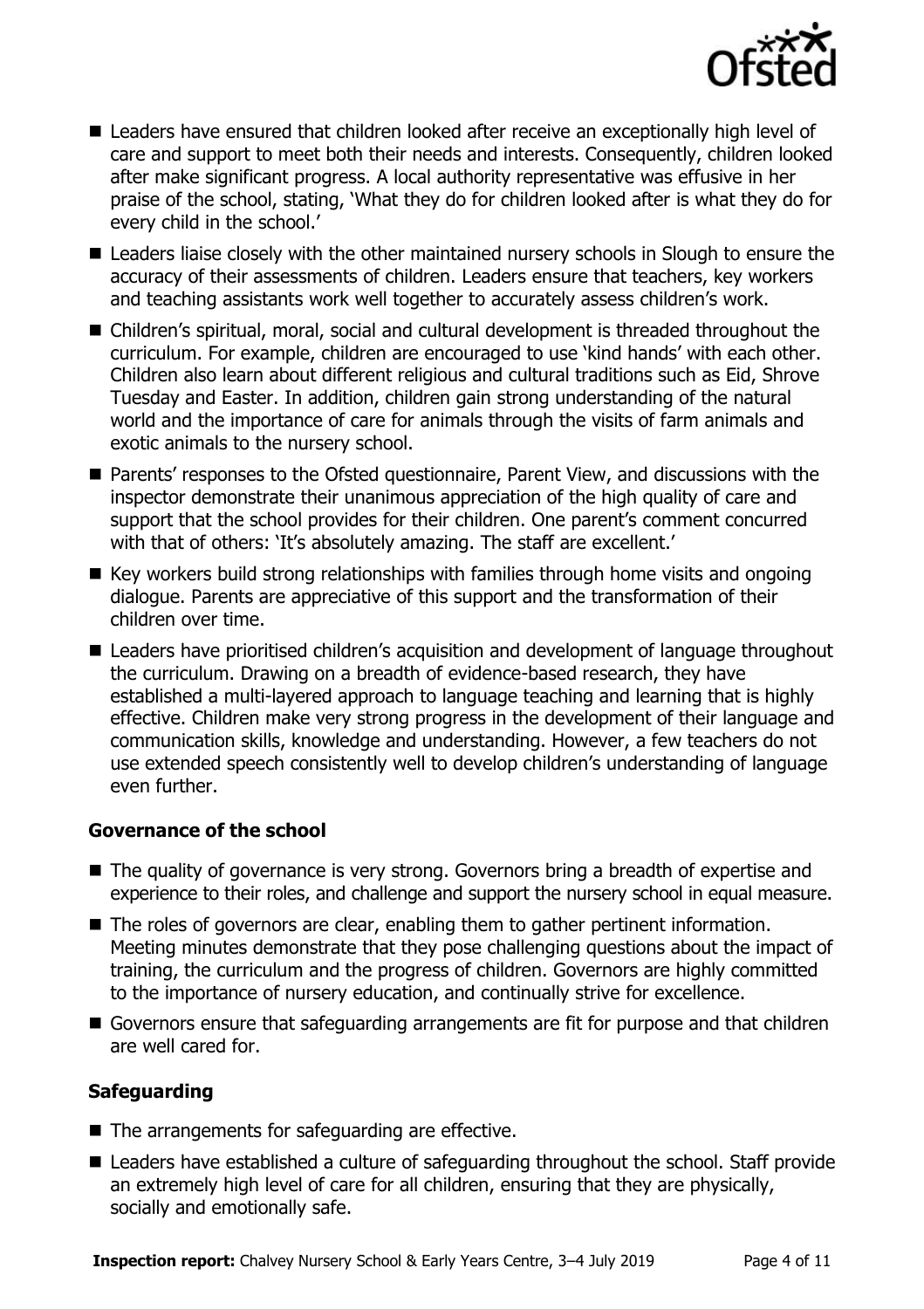

- Staff receive regular safeguarding training and are alert to issues of a child protection nature.
- Leaders and staff ensure that the nursery school is a happy and harmonious place where children can thrive. Relationships between staff and children are nurturing, supportive and trusting.
- All staff have received appropriate first-aid and intimate-care training to ensure that they are able to meet the welfare and medical needs of every child.
- Leaders have ensured that risk assessments are fit for purpose and that the temporary building structure is safe and well maintained.
- Staff recruitment and vetting procedures are rigorous and effective.
- Leaders and staff support children to keep themselves safe through teaching them the importance of regular handwashing and the safe use of scissors and other implements.

### **Quality of teaching, learning and assessment <b>Constanding**

- $\blacksquare$  The quality of teaching, learning and assessment is consistently strong across the nursery school. Teachers, key workers and teaching assistants work collaboratively to plan highly interesting activities and tasks to enthuse children and extend their knowledge, understanding and skills in a breadth of areas. Tasks, activities and approaches are tailored to meet the needs and interests of every single child. Consequently, children relish coming to the nursery school.
- Through very well-structured activities, children develop an infectious enthusiasm for learning about science. For example, the inspector observed children hypothesising about what might happen when bicarbonate of soda is mixed with vinegar in a plastic bottle. Similarly, children were observed enraptured by the effect of the wind on giant bubbles. As a result, children are exceptionally well prepared for their next steps in the Reception class at primary school.
- Staff very skilfully embed mathematical learning in a range of activities. Children develop counting skills and early understanding of addition and subtraction through a range of tasks that they engage with enthusiastically.
- Through many activities, children develop a strong understanding of the link between letters and sounds. To strengthen children's early reading skills, staff read engaging stories daily such as 'The Very Hungry Caterpillar' by Eric Carle. Children relish the opportunities to listen to stories and talk about their favourite characters and settings. Children also have many opportunities to read their names and other key vocabulary throughout each day.
- Children develop very strong physical coordination through different activities. Through painting, mark-making and the creation of models, children develop very strong manual dexterity, which prepares them very well for the Reception Year at primary school.
- Children's physical development is further strengthened through a breadth of activities that build up their physical resilience. For example, the inspector observed children balancing successfully on a series of wooden steps that increased in height. Children with SEND were also observed enjoying the sensual experience of the wooden slide, as well as learning how to balance their bodies carefully.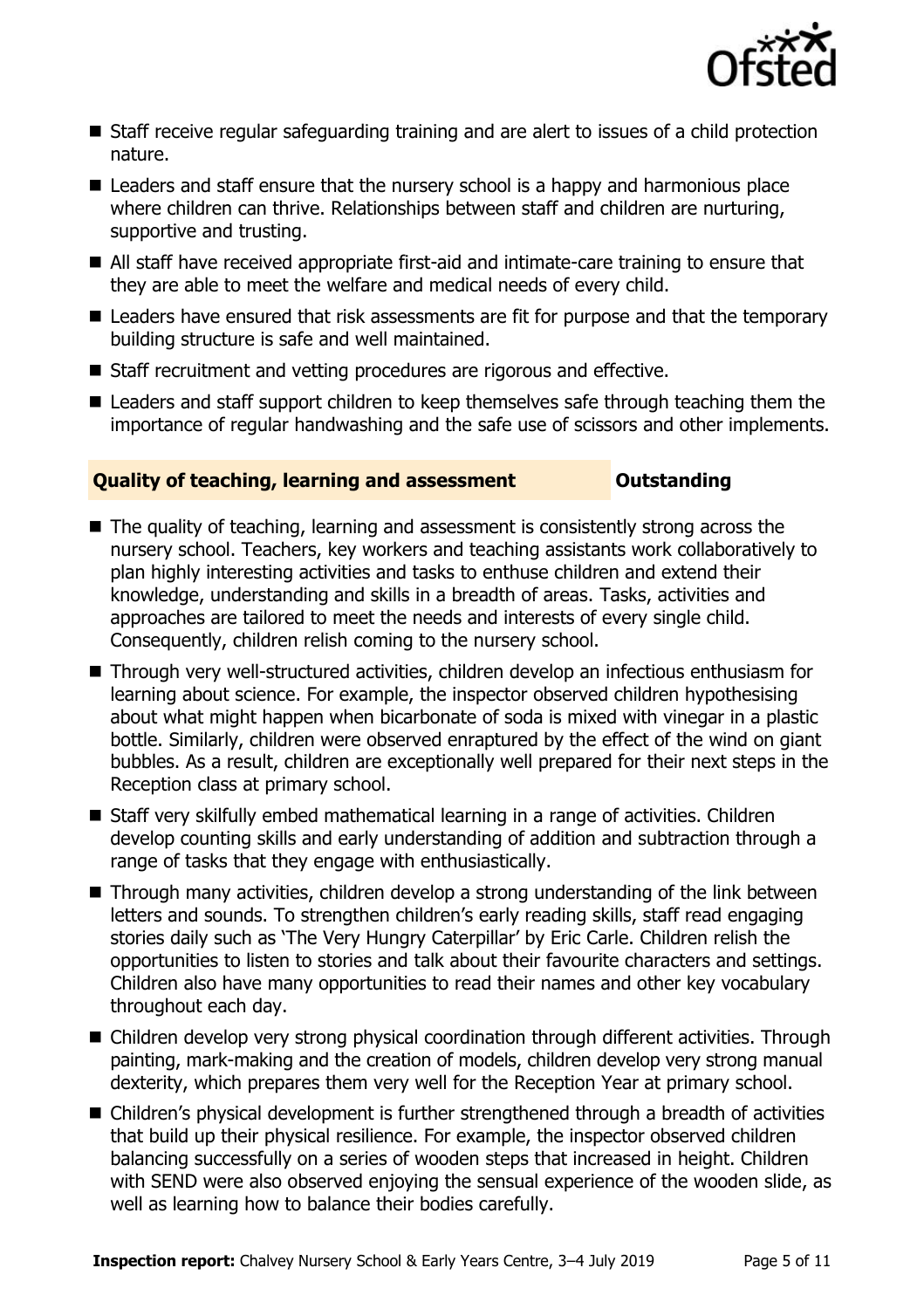

- Through the curriculum, children develop very strong independent learning skills. They collaborate and negotiate very effectively with each other. For example, the inspector observed children deliberating calmly and reasonably about the rules for a penalty shoot-out.
- Staff use a breadth of questioning highly effectively, enabling children to extend their understanding of a range of concepts. For example, the inspector observed children thoughtfully evaluating the changes in the caterpillar in the story 'The Very Hungry Caterpillar' in response to the teacher's high-quality questioning.
- Teachers and staff provide extremely high-quality teaching for children with SEND. Through very well-structured activities, these children develop strong language skills and knowledge of the different worlds they live in. Children with SEND thrive in the nursery school as a result of bespoke support as well as inclusion in the mainstream and nursery school curriculum.
- Teachers and staff in the setting for two-year-olds plan the children's learning very well, ensuring bespoke support alongside inclusion in the nursery school curriculum. The two-year-old children flourish in the nursery school.
- Both the indoor and outdoor settings immerse children in imaginative worlds where they are encouraged to form their own interpretations of the world. For example, children creatively reimagine the rules and structure of family life while playing with dolls and the kitchen equipment.
- Staff employ a breadth of approaches to strengthen children's language and communication skills. Staff teach children sign language (Makaton), which they use successfully to strengthen their communication skills and ensure that deaf children are fully included in the life of the nursery school. Children excel in the acquisition and development of language. However, a few adults do not immerse children in extended speech to enable them to excel further.

### **Personal development, behaviour and welfare <b>COU COULDER** Outstanding

### **Personal development and welfare**

- The school's work to promote pupils' personal development and welfare is outstanding.
- $\blacksquare$  From the moment they enter the nursery school, children are thrilled to be there. Children are happy and flourish in the highly nurturing and stimulating environment.
- Children are highly enthusiastic about the opportunities provided by leaders and staff. They are very eager to show how well they can do in the many activities and tasks.
- Children learn about British values, such as tolerance and freedom to voice their feelings. As a consequence, children demonstrate kindness and empathy towards each other and adults.
- Staff develop extremely positive, trusting relationships with children. Staff use encouraging language to enable children to develop the confidence and self-belief that they can succeed in every area of the curriculum.
- Staff ensure that risk assessments are completed carefully for all trips. Children visit the shops and talk to visiting police officers to learn about the world around them.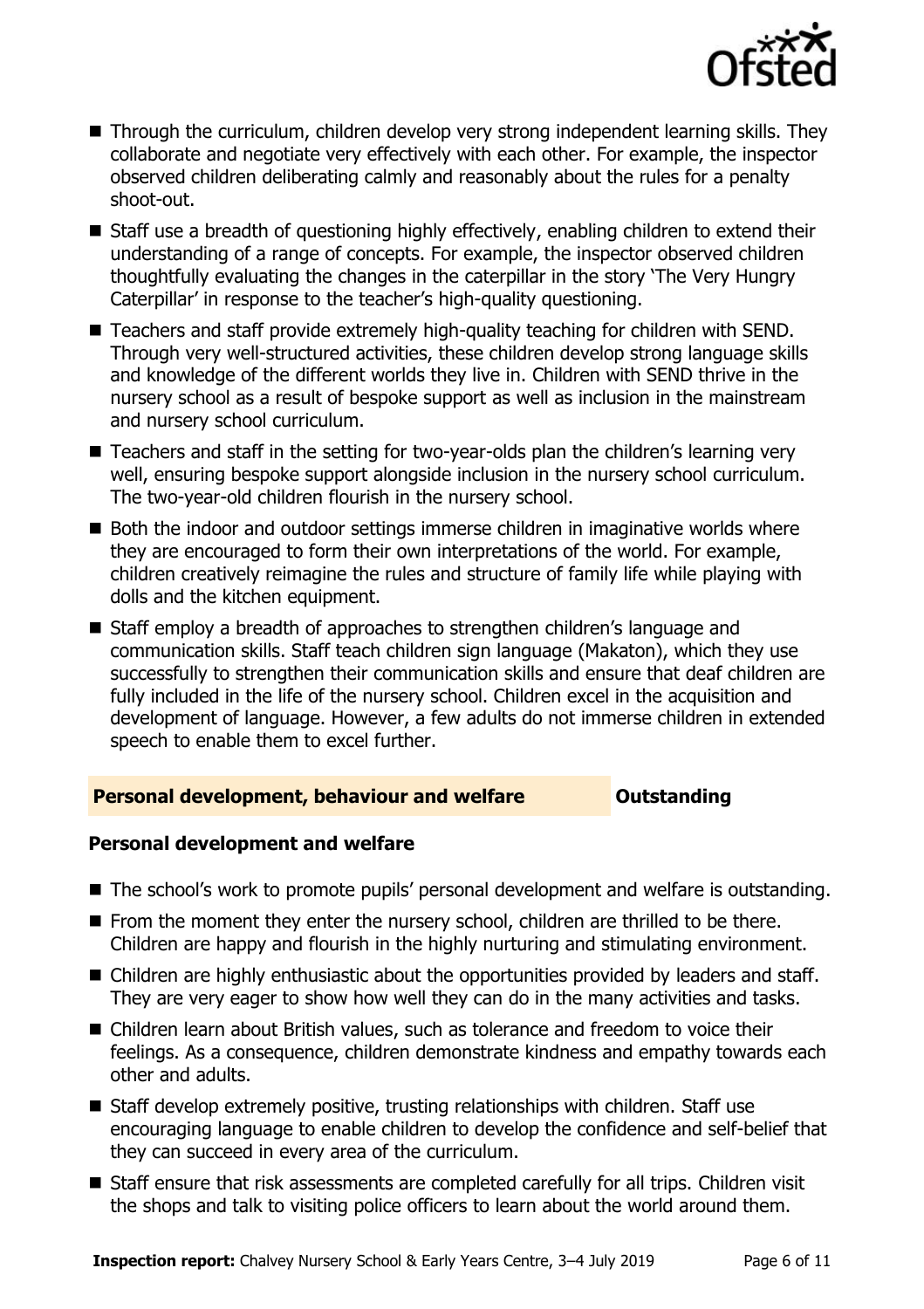

### **Behaviour**

- The behaviour of pupils is outstanding.
- Children's behaviour is exemplary throughout the nursery school. Children, including two-year-old children, quickly learn the rules and routines of the school. They learn to take turns quickly and effectively, ensuring a harmonious learning environment.
- Staff work hard to ensure that children feel comfortable in the school. They provide visual timetables as reminders of the structure of the day. Staff also intervene appropriately and effectively to remind children about the importance of maintaining the rules and routine of the school.
- The school works hard to encourage parents to bring their children to school. Although, it is not statutory for this age group to attend school, leaders and staff monitor children's attendance closely and remind parents of the benefits of regular attendance.

### **Outcomes for pupils Outstanding**

- Children's learning journals exemplify the high-quality education provided to children in the nursery school. Staff assess and review children's progress with absolute precision, ensuring that children make outstanding progress in all areas.
- Children start the nursery school with knowledge, skills and understanding that are well below those typical for their age. However, through the curriculum and excellent teaching, children make exceptional progress in a wide range of skills. Consequently, they are very well prepared for entry to the Reception class when they leave the school.
- Leaders have ensured that disadvantaged children make the same outstanding progress as non-disadvantaged children through tailored teaching and close monitoring of their progress.
- Children's progress in the prime areas of learning, communication and language, and physical, personal, social and emotional development, is outstanding. Through a very well-structured curriculum that facilitates children's curiosity and enthusiasm for learning, children develop very strong language and communication skills, physical coordination, emotional resilience and exceptionally strong social interactions.
- Children make rapid progress in the specific areas of learning. Their early reading, writing and mathematical progress is outstanding. Through highly tailored support, children learn to read and write their names and make links between sounds and letters and words.
- Children with SEND excel in every area of the curriculum. Through bespoke activities and tasks, alongside inclusion in the mainstream curriculum, these children develop very strong personal, social and emotional resilience and understanding.
- The most able children excel in every area of the curriculum. By careful tracking and monitoring of children's progress, staff tailor activities to extend these children's skills, knowledge and understanding in a breadth of areas.
- Children who speak English as an additional language excel. They make significantly strong progress in communication and language, ensuring that they are very well prepared for the Reception class at primary school.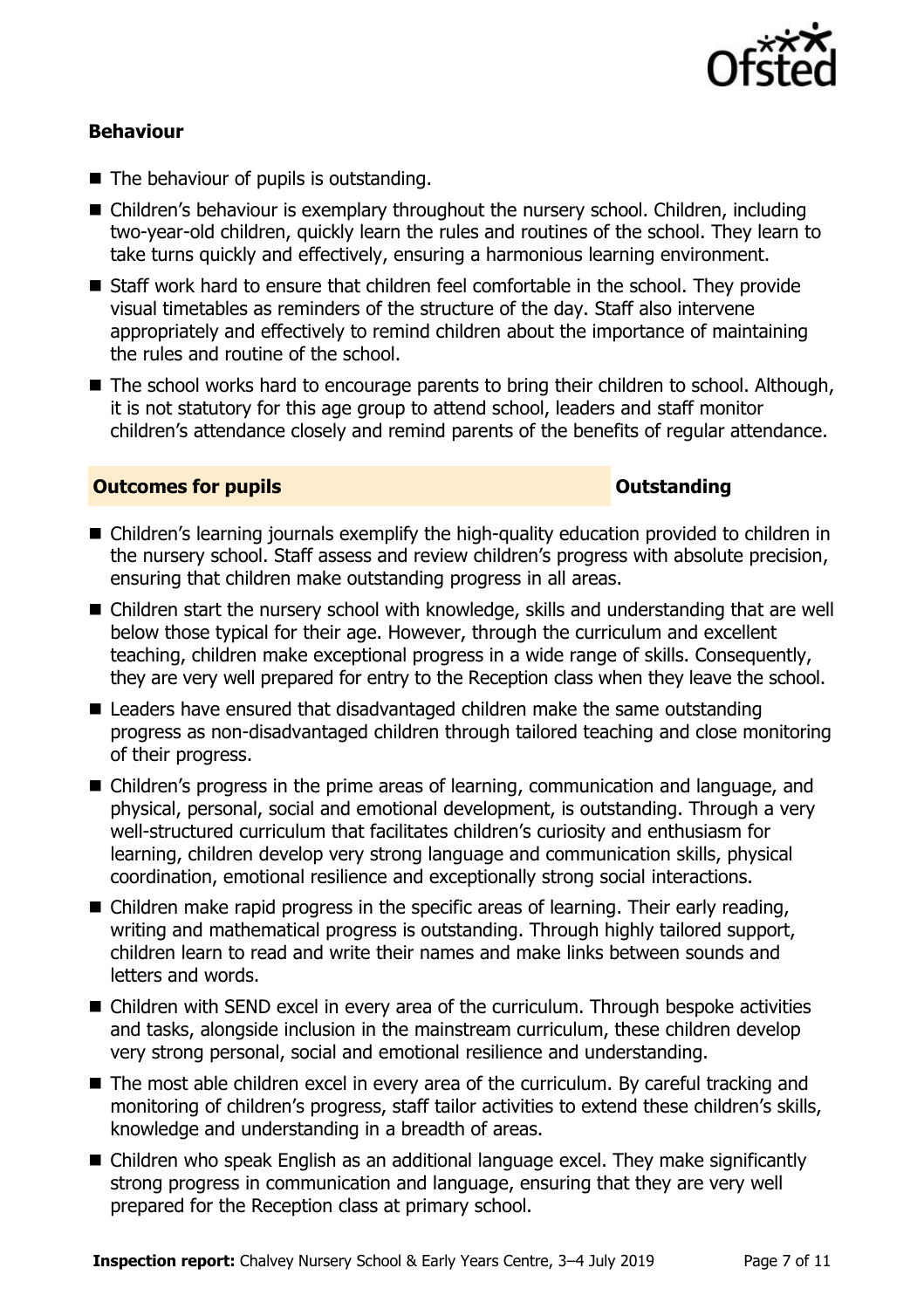

 Although children's mathematical knowledge and understanding were identified as weaker areas for many children, revised planning and excellent teaching have ensured that children make excellent progress.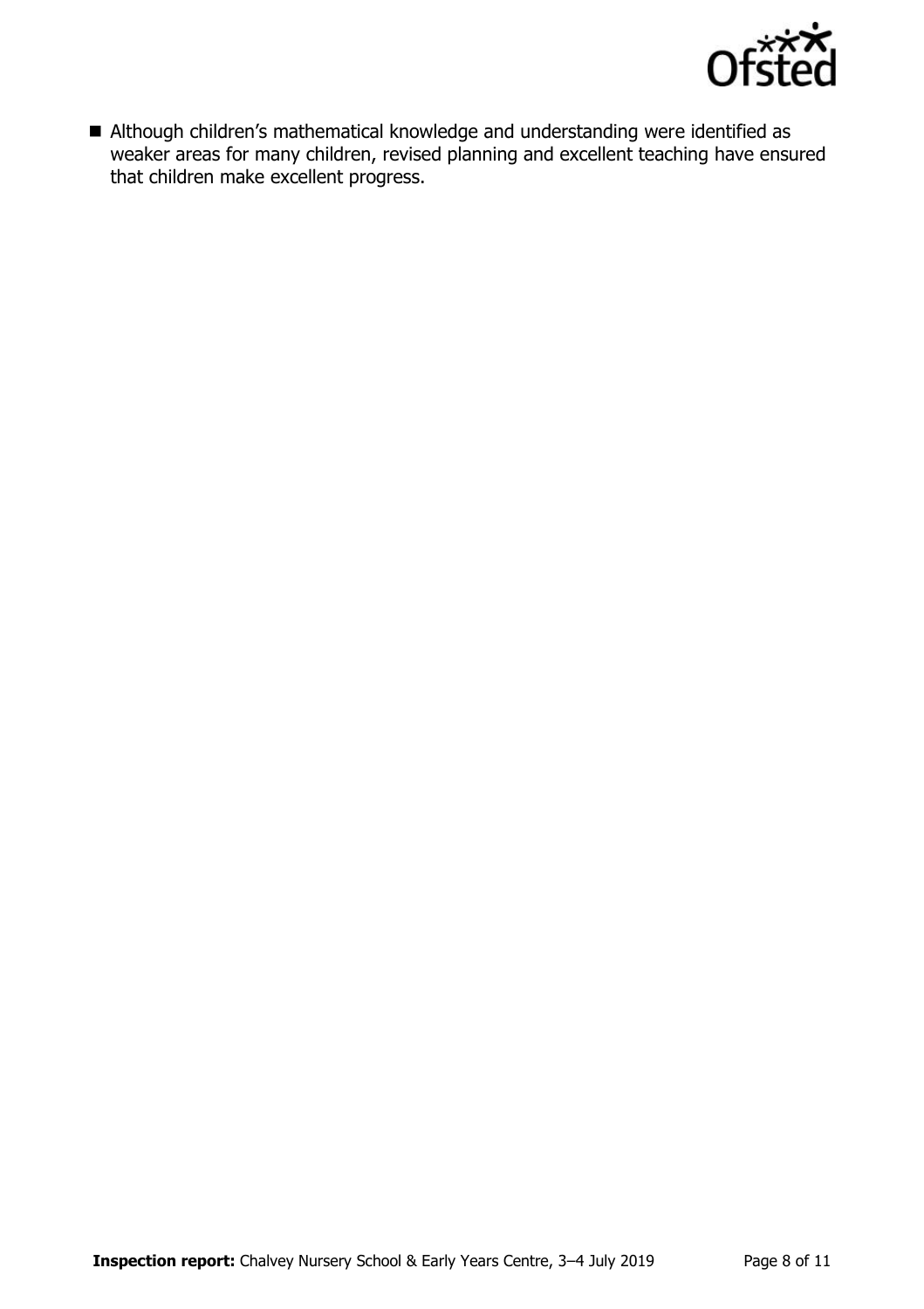

# **School details**

| Unique reference number | 109765   |
|-------------------------|----------|
| Local authority         | Slough   |
| Inspection number       | 10087946 |

This inspection of the school was carried out under section 5 of the Education Act 2005.

| Type of school                      | <b>Nursery</b>                  |
|-------------------------------------|---------------------------------|
| School category                     | Maintained                      |
| Age range of pupils                 | $2$ to 5                        |
| <b>Gender of pupils</b>             | Mixed                           |
| Number of pupils on the school roll | 113                             |
| Appropriate authority               | The governing body              |
| Chair                               | Mahesh Yanambakkam              |
| <b>Headteacher</b>                  | Diane Lister                    |
| Telephone number                    | 07851 065451                    |
| Website                             | www.chalveynurseryschool.co.uk  |
| <b>Email address</b>                | office@chalveyeyc.slough.sch.uk |
| Date of previous inspection         | 10 July 2018                    |

### **Information about this school**

- The proportion of pupils who speak English as an additional language is well above the national average.
- The proportion of children with SEND is above the national average.
- The proportion of pupils in receipt of education, health and care plans is above the national average.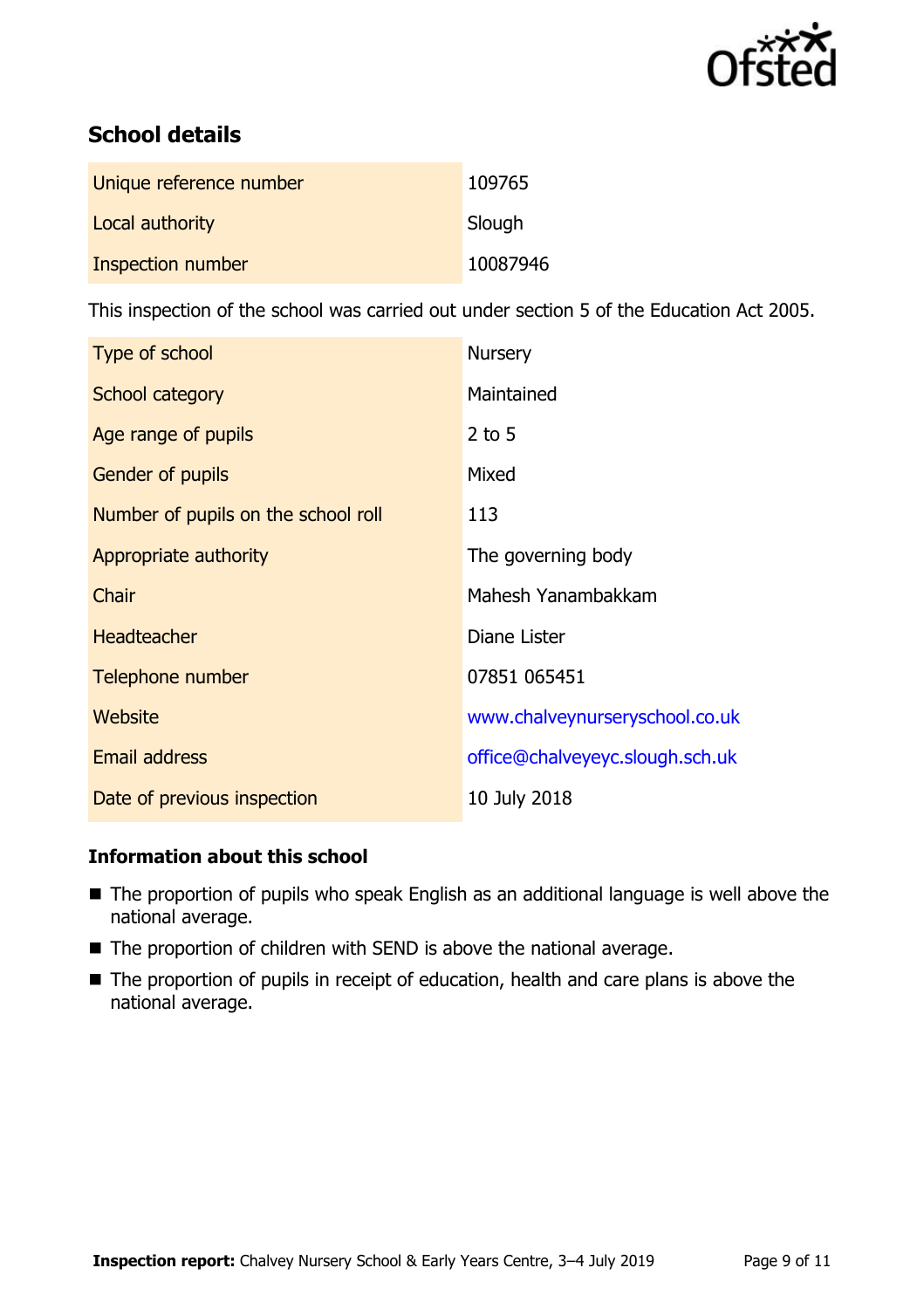

# **Information about this inspection**

- The inspector visited classrooms, some with either the headteacher or deputy headteacher, to observe learning and to talk to children about their work.
- The inspector met formally with the headteacher, deputy headteacher, representatives of the local authority and other leaders, including the special educational needs coordinator and deputy special educational needs coordinator.
- Meetings were held with three governors, parents and staff.
- The inspector scrutinised children's work across the curriculum, including in their learning journals, to determine the accuracy of assessment and the sustainability of children's progress.
- The inspector checked the school's documentation regarding the school's approach to, and systems for, safeguarding, behaviour, attendance and the quality of teaching. She also considered the school's self-evaluation and school improvement plans.
- Inspectors took into consideration 13 responses to Parent View, seven free-text responses and 22 responses to the staff questionnaire.

### **Inspection team**

Susan Aykin, lead inspector **Her Majesty's Inspector**